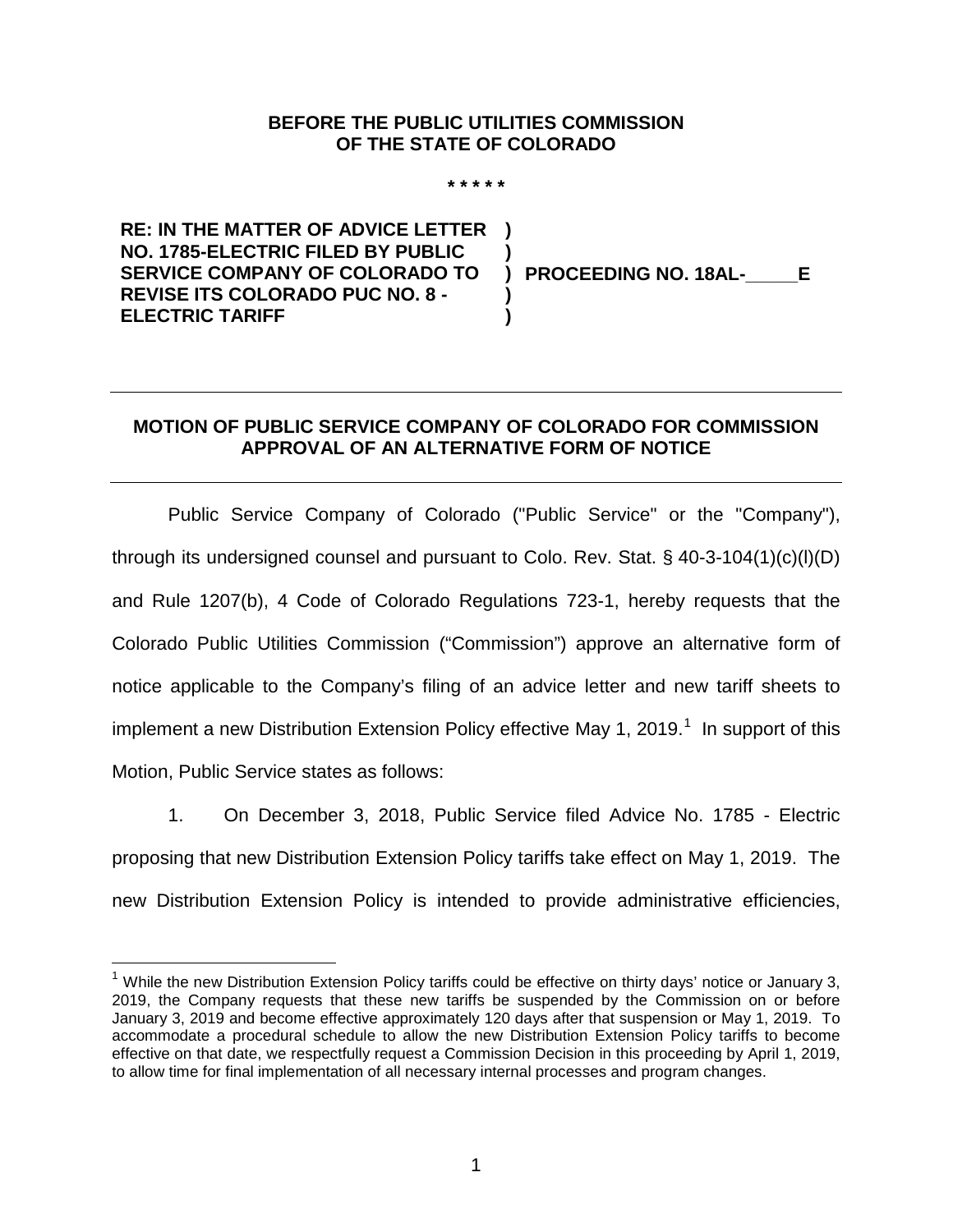increased transparency, and improved customer satisfaction for customers requesting electric service at premises not connected to the Company's distribution system or that request an increase or change in their electric service that necessitates additional Company investment. The new Distribution Extension Policy includes new methodologies for determining customer cost responsibilities and appropriate investment in distribution system infrastructure by the Company.

2. By this Motion, the Company seeks authority under  $\S$  40-3-104(1)(c)(l)(D), C.R.S., to provide an alternative form of notice of the Company's new Electric Distribution Extension Policy tariff to its electric retail customers. The Company is requesting Commission authorization to provide notice of the proposed tariff changes through publication in the Legal Classified section of the *Denver Post*, a newspaper of general circulation. This notice procedure is less costly than the procedures prescribed by statute. Newspaper notice is a reasonable form of notice for this filing because it will provide the required information regarding the new Distribution Extension Policy tariffs to the general public. It is also reasonable because the Company intends to provide direct notice via electronic mail being sent to all interested stakeholders who filed comments in Proceeding No. 18M-0082EG. As such, the proposed alternative notice should be sufficient to alert affected and interested parties of the changes that the Company is proposing by this Advice Letter in a timely fashion.

3. Specifically, by this Motion, the Company is seeking authorization to use the following alternative forms of notice:

> a. Filing of the tariff change with the Commission and keeping open for public inspection the filing;

> > 2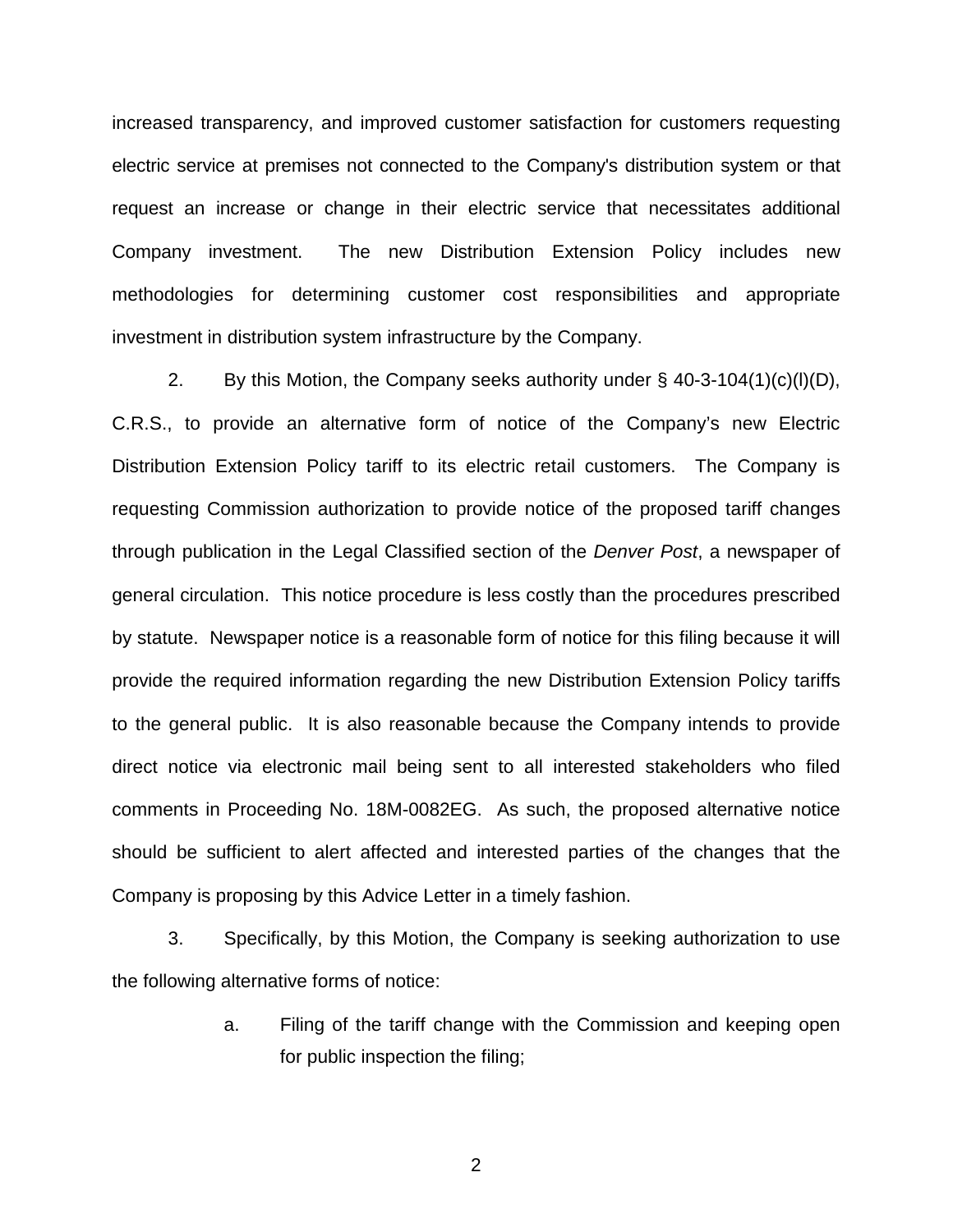- b. Publishing a legal notice in the *Denver Post* for two consecutive Sundays, on December 9 and December 16, 2018;
- c. The new tariff sheets will be available for examination at the main office of Public Service, 1800 Larimer Street, Suite 1400, Denver, Colorado 80202-5533 and a copy of the filing will be posted on the Company's website; and
- d Electronic service of the filing on all parties to Proceeding No. 18M-0082EG.

4. The Commission has approved similar alternative notice requests in connection with the Company's prior Electric Distribution Line Extension filings. See Decision No. C13-1155 (mailed September 18, 2013) in Proceeding No. 13A-0690E.

5. The Company plans to go forward with these alternative forms of notice. Should the Commission deny this Motion, the Company will proceed to provide additional notice consistent with the Commission's order.

6. There is good cause for the Commission to approve the alternative form of notice requested by this Motion. In addition to filing the new Distribution Extension Policy with the Commission and keeping it open for public inspection, this proposed form of notice will provide the required information regarding the new Distribution Extension Policy tariffs to the general public by means of publication of a Legal Notice in the *Denver Post*, as well as electronic notice being sent to all interested stakeholders who filed comments in Proceeding No. 18M-0082EG.

**WHEREFORE**, Public Service Company of Colorado respectfully requests that the Commission approve the requested alternative form of notice set forth in this Motion for an Alternative Form of Notice.

3